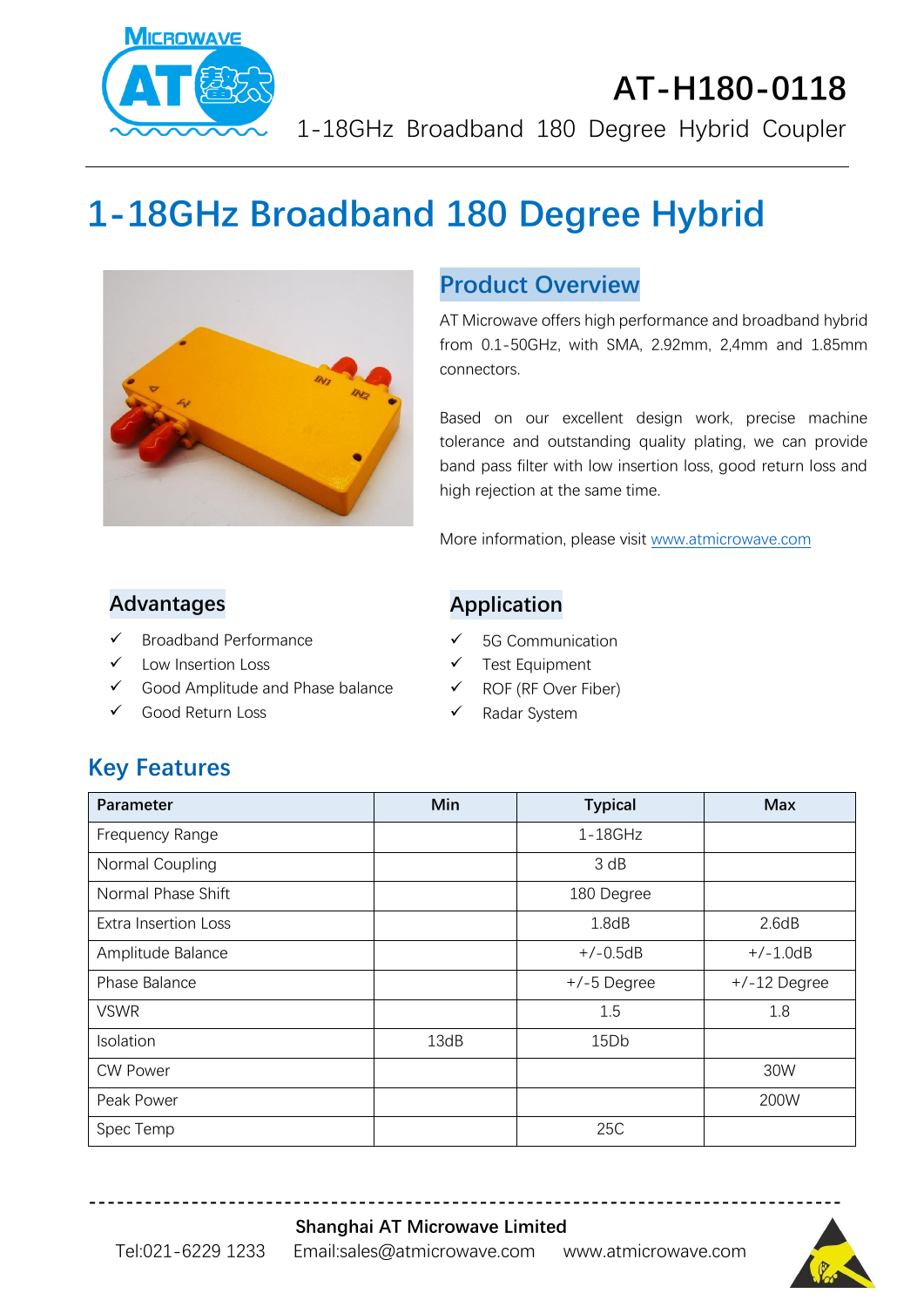

## **AT-H180-0118**

1-18GHz Broadband 180 Degree Hybrid Coupler

#### **Mechanical Information**

| <b>Item</b>   | <b>Description</b> |  |
|---------------|--------------------|--|
| Input Port    | <b>SMA Female</b>  |  |
| Output Port   | <b>SMA Female</b>  |  |
| Case Material | Aluminum           |  |
| Finish        | Painted            |  |
| Weight        | 150g               |  |
| Size:         | See outline        |  |

### **Absolute Maximum Ratings Table**

| Parameter                    | Value            |
|------------------------------|------------------|
| RF Input Power CW            | 50W              |
| <b>Operating Temperature</b> | $-40$ to $+85C$  |
| Storage Temperature          | $-65$ to $+125C$ |

### **Notes:**

- 1. Datasheet may be changed according to update of MMIC, Raw materials , process, and so on.
- 2. This data is only for reference, not for guaranteed specifications.
- 3. Please contact AT Microwave team to make sure you have the most current data.



**---------------------------------------------------------------------------------**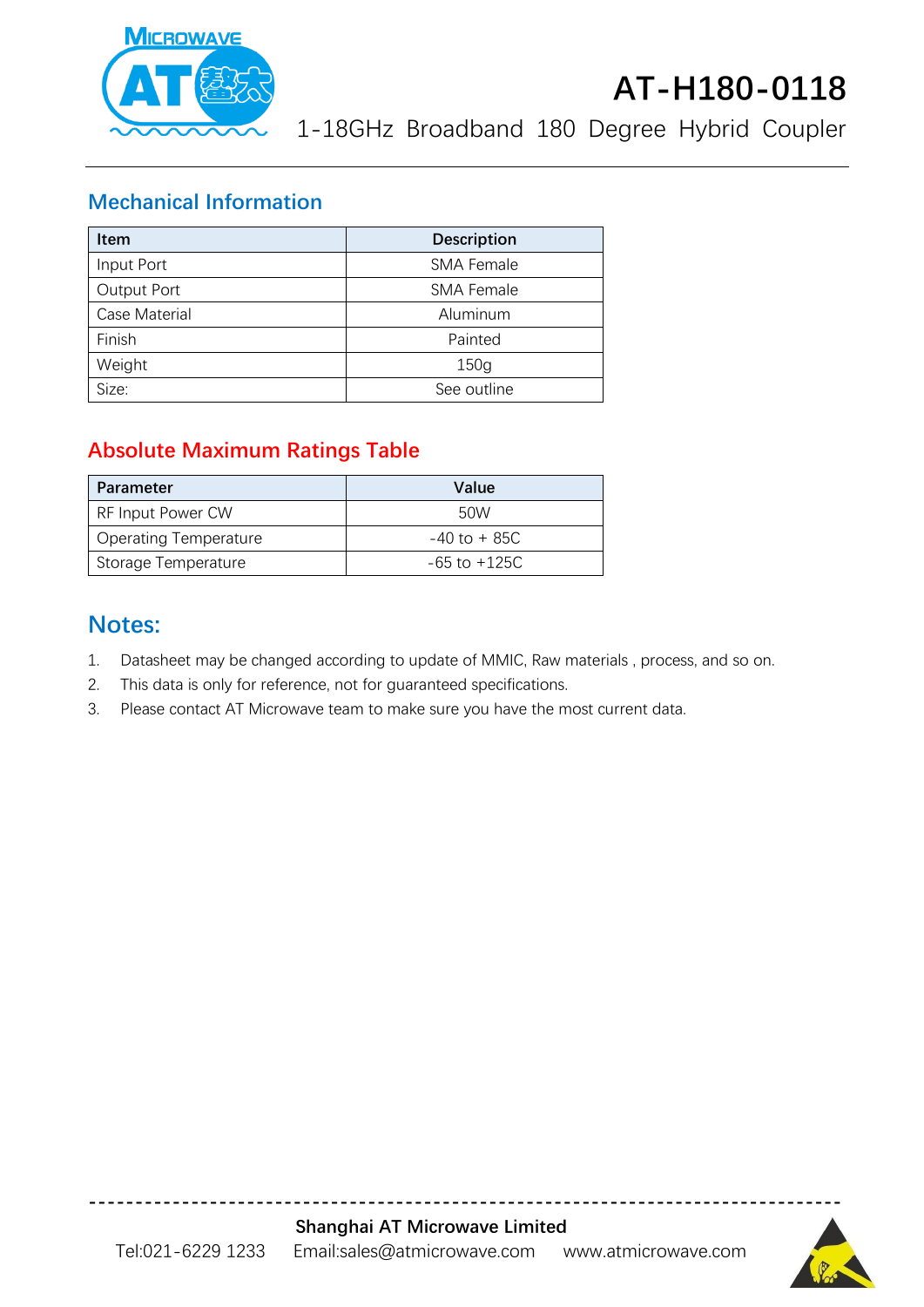

## **AT-H180-0118**

1-18GHz Broadband 180 Degree Hybrid Coupler

### **Test Data** (25C)

Please note that test curves will vary slightly from unit to unit.